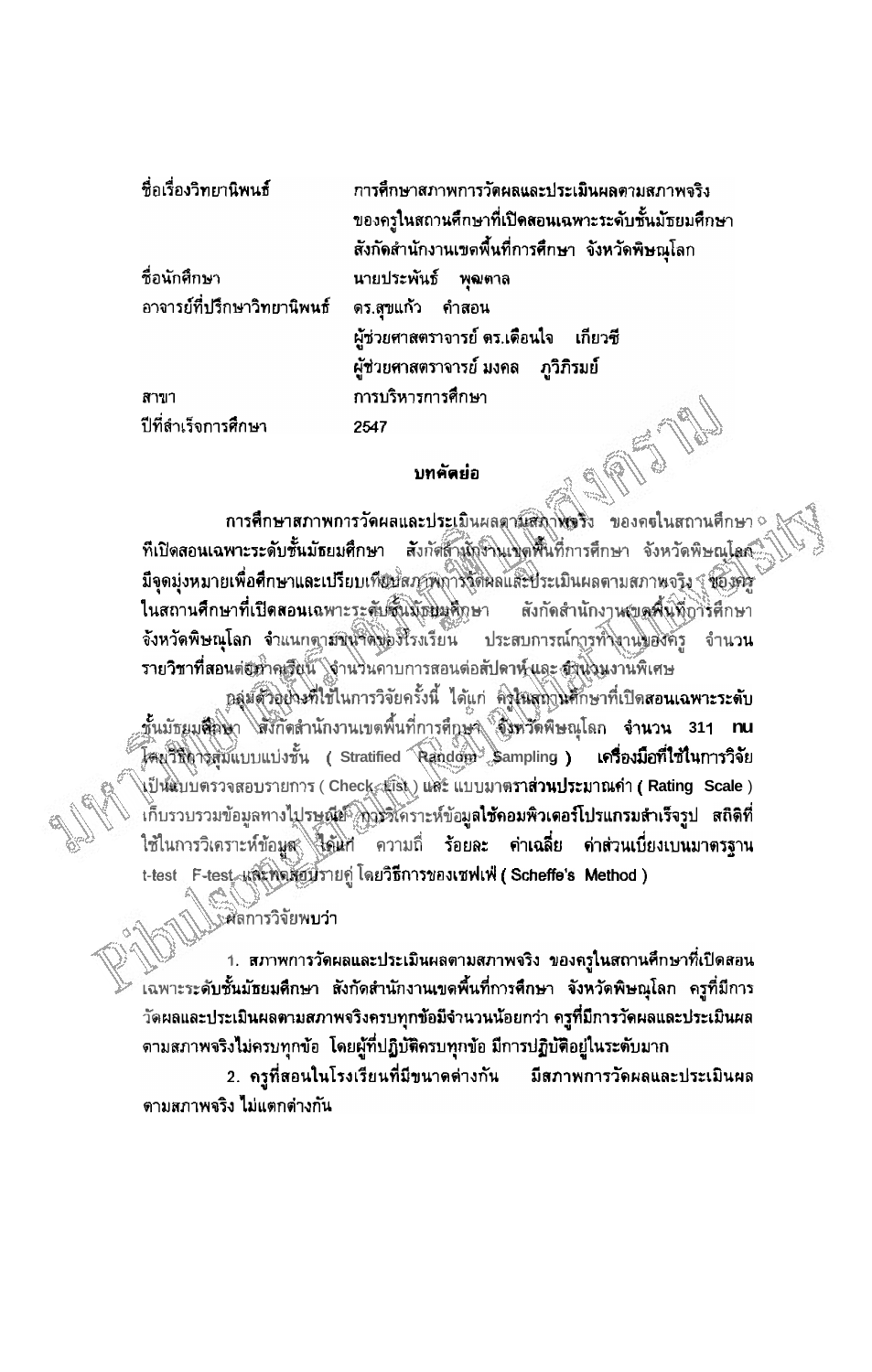3. ครูที่มีประสบการณ์ในการทำงานต่างกัน มีสภาพการวัดผลและประเมินผล ตามสภาพจริง ไม่แตกต่างกัน

่ 4. ครูที่มีจำนวนรายวิชาที่สอนต่อภาคเรียนต่างกัน มีสภาพการวัดผลและประเมินผล ดามสภาพจริง ไม่แดกค่างกัน

5. ครูที่มีจำนวนคาบการสอนต่อสัปดาห์ต่างกัน มีสภาพการวัดผลและประเมินผล ตามสภาพจริง ไม่แตกต่างกัน

RADULEONS STRACTS RESIDENCE UNDERFORM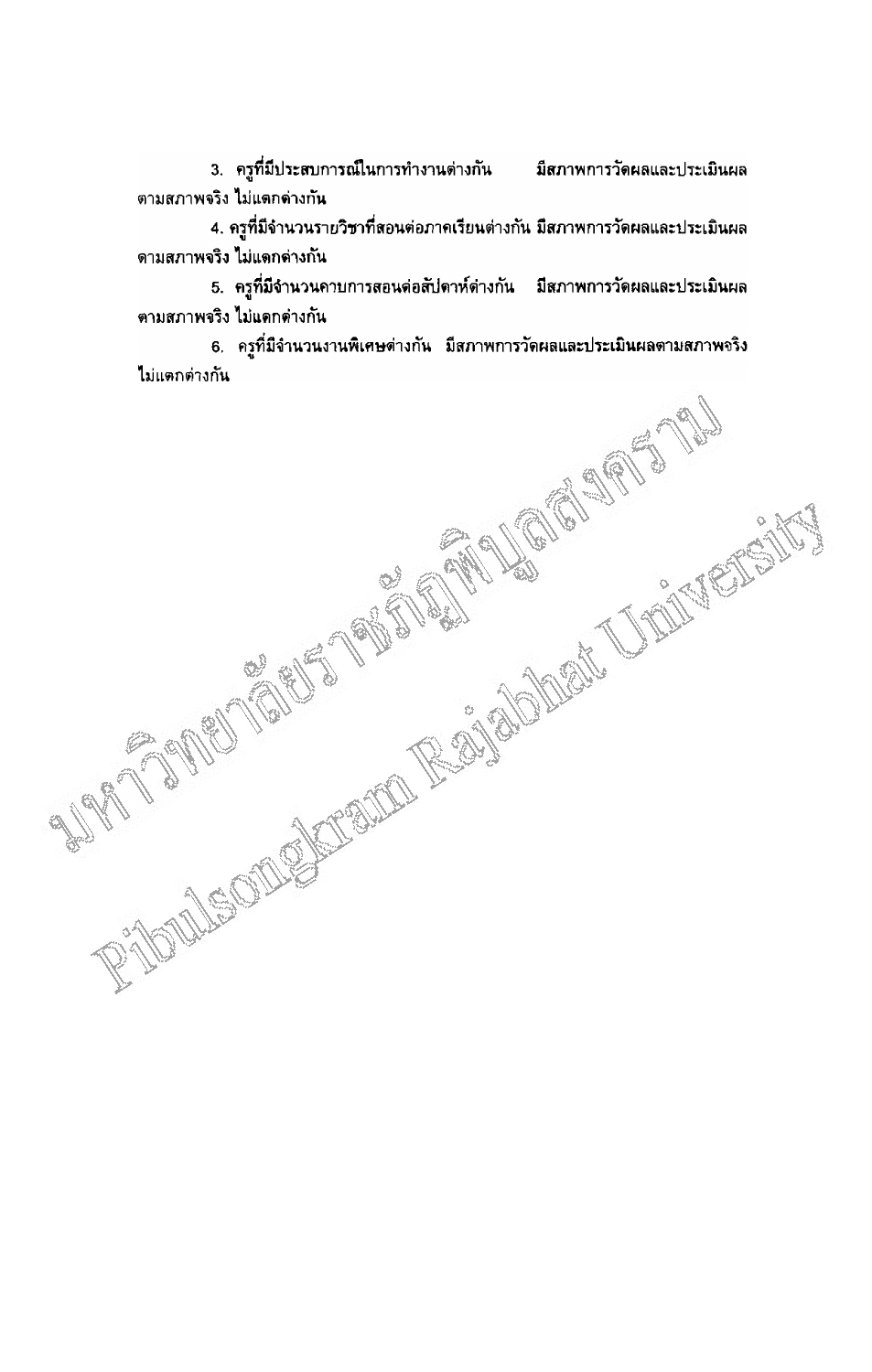| Title           | A STUDY ON AUTHENTIC ASSESSMENT OF TEACHERS IN   |
|-----------------|--------------------------------------------------|
|                 | SECONDARY SCHOOL UNDER THE OFFICE OF EDUCATIONAL |
|                 | AREA, PHITSANULOK.                               |
| Author          | Mr. Prapan Puttan                                |
| <b>Advisors</b> | Dr.Sukkaew Kamsorn                               |
|                 | Assistant Professor Dr. Tuanjai Keawsii          |
|                 | Assistant Professor Mongkol Puwipitom            |
| Field           | Educational Administration                       |
| Year            | 2004                                             |

## **ABSTRACT**

The purposes of this research were to study and compare conditions of measurement and assessment in real situations of the teachers in secondary schools under the **Office** of Educational Area, Phitsanulok. The studies were classified into school sizes, teacher's experiences, teaching subjects, teaching loads and special tasks.

The sampling group was 314 teachers, were stratified random sampling. The instrument used to collect datas were check list and rating scale questionaires, collected by post. The datas were analyzed by SPSS program in the **forms** of percents,  $\overline{X}$ , S.D., t-test, F-test and in pair **by** Scheffe's method.

The results disclosed that :

1. There were teachers measured and assessment fully items of real conditions less than the teachers who measured and assessment unfully items.

2. The **teachers** from different school sizes were not different in real conditions of measurement and assessment.

3. The teachers who were different in working experiences, were not different in *Areal conditions of measurement and assessment.* 

4. The teachers who taught different subjects were not different in real conditions of measurement and assessment.

5. The teachers who had different teaching loads were not different in real conditions of measurement and assessment.

6. The teachers who had different tasks were not different in real conditions of measurement and assessment.